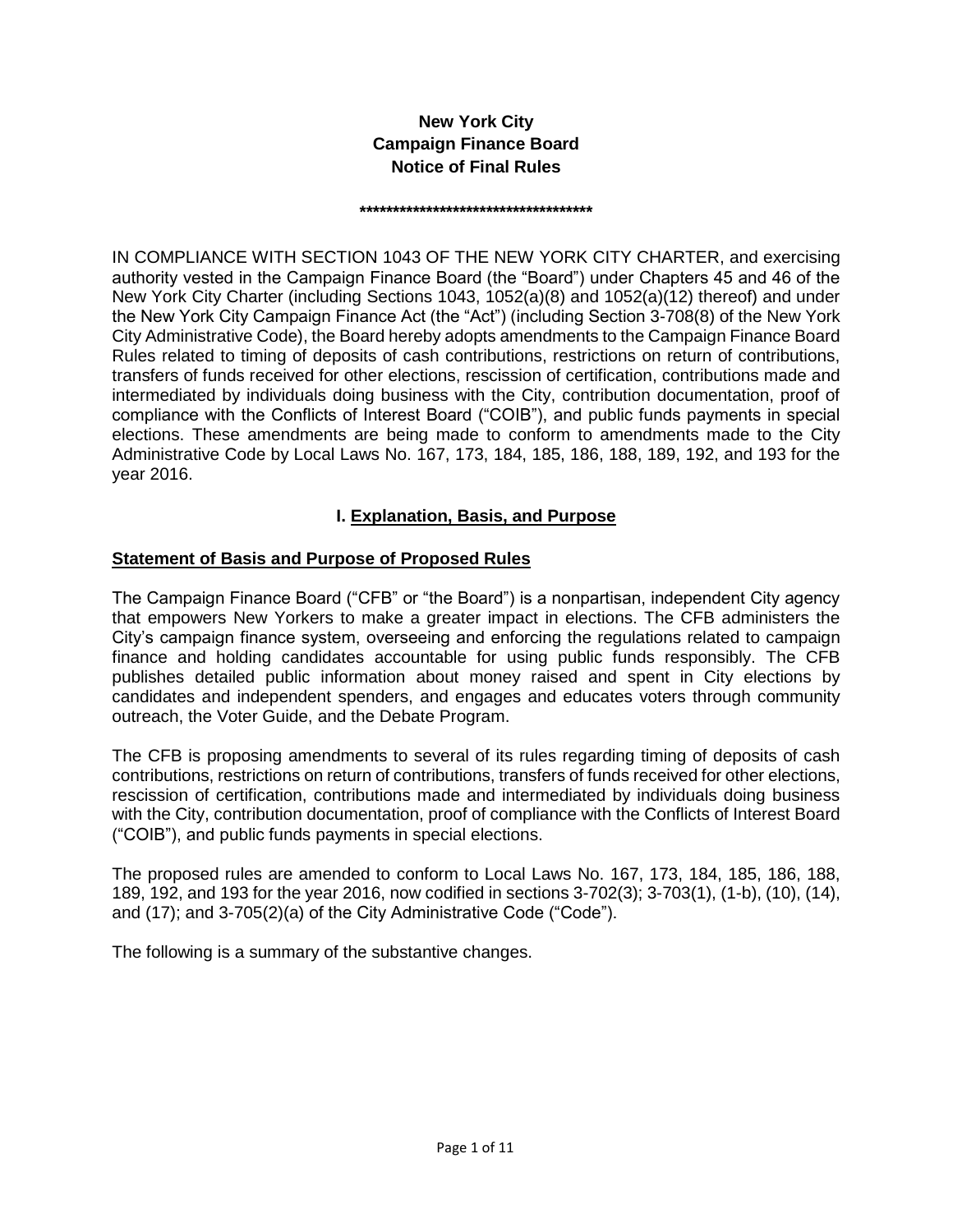## **Summary of Proposed Rules**

### **Chapter 1**

#### 1-04(b): Contributions – Deposit

This rule is amended to conform to Local Law No. 184 for the year 2016, which extended the time to deposit contributions from ten to twenty business days after receipt, except for cash contributions, which still must be deposited within ten business days of receipt.

#### 1-04(c)(2)(iii): Restrictions on return

This rule is amended to conform to Local Law No. 186 for the year 2016, which provided that participating candidates may return contributions because of the particular source or intermediary involved in order to protect a reputational interest.

#### 1-07(c): Funds originally received for other elections

This rule is amended to conform to Local Law No. 189 for the year 2016, which modified requirements on transfers of funds received for another election. Previously, candidates who transferred funds from a non-participating committee were required to obtain evidence of the contributors' intent to have their contributions used for a different election. Pursuant to Local Law No. 189, this requirement no longer applies to transfers from committees filing timely contemporaneous disclosures with the Board.

#### **Chapter 2**

#### 2-01(f): Rescission

This rule is amended to conform to Local Law No. 193 for the year 2016, which extended the time for candidates to rescind the certification filed to commence participation in the Campaign Finance Program ("Program"). Previously, candidates could rescind their certification no later than the deadline to file a certification. Pursuant to Local Law No. 193, candidates may rescind their certification by the ninth Monday preceding the primary election or prior to the receipt of public funds, whichever occurs first.

#### 2-11: Non-Participation

Subdivision (a) of this rule is amended to conform to Local Law No. 193 for the year 2016.

Subdivision (b) of this rule is amended to conform to Local Law No. 185 for the year 2016, which removed the requirement that candidates inquire whether a contributor is doing business with the City.

#### **Chapter 3**

#### 3-03(c): Contributions and other receipts

Paragraph (1) of this rule is amended to conform to Local Law No. 185 for the year 2016.

Paragraph (2) of this rule is amended to conform to Local Law No. 189 for the year 2016.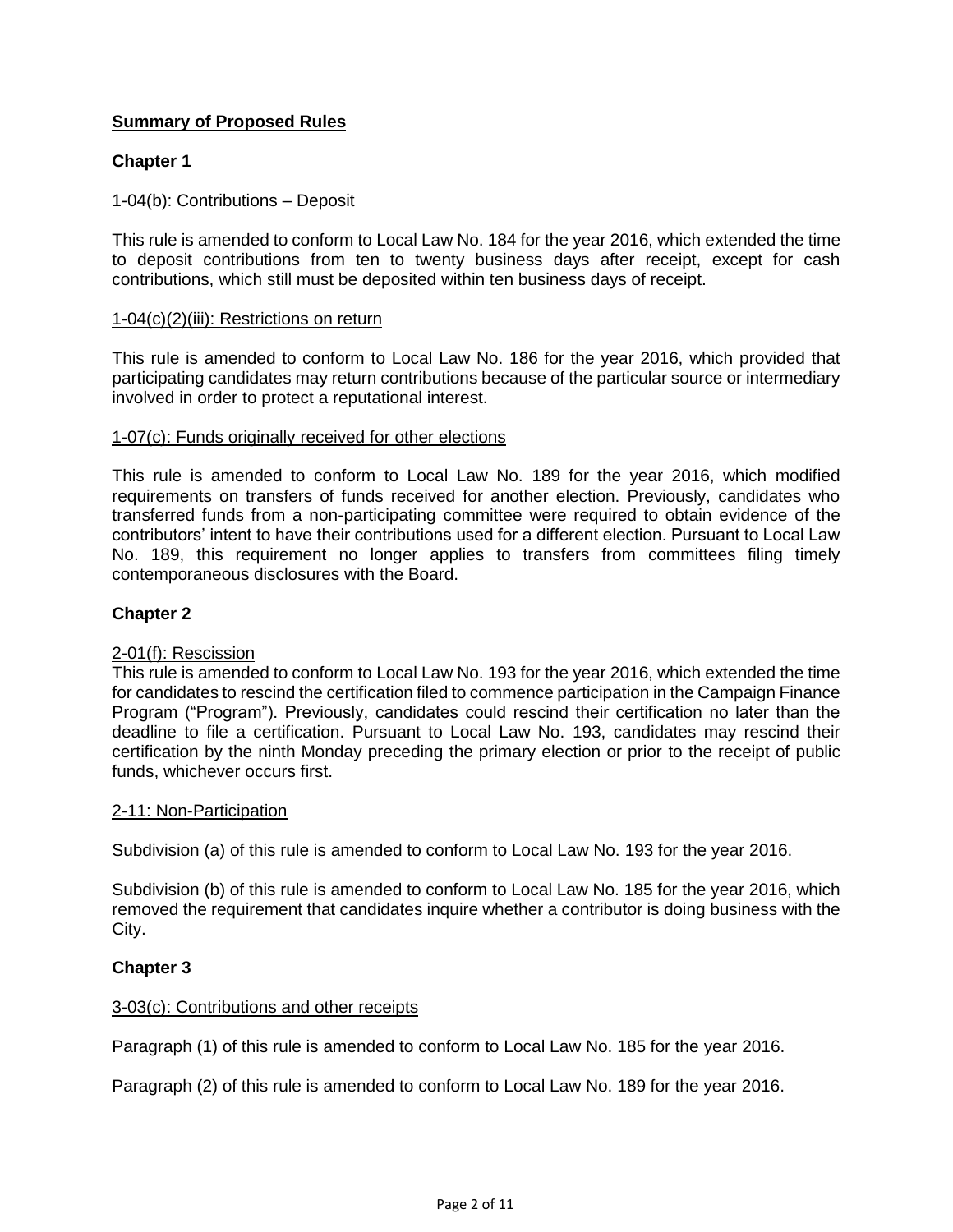### **Chapter 4**

#### Rule 4-01(b): Receipts

Candidates must maintain records of contributions, including contribution cards, which are filled out and signed by the contributor and contain contributor information. Contribution cards are a crucial component of the CFB's audit process and in the review of contributions submitted for public funds matching claims. In order to determine whether a contribution is eligible to be matched with public funds, the CFB requires candidates to provide documentation verifying the information reported, including the contributor's name and address, the amount and date of the contribution, and the instrument (*i.e.*, cash, check, etc.) used to make the contribution.

This rule is amended to conform to the documentation requirements in Local Law No. 188 for the year 2016. Specifically, contribution cards are no longer required to be filled out by the contributor. A candidate or a member of his or her campaign committee may fill out a contribution card prior to its being signed and dated by the contributor.

Additionally, contribution cards are no longer required for money order contributions, unless the contributor's name and residential address are not printed on the money order by the issuer. Contribution cards are required for check contributions only if the check is not signed by the contributor, and are no longer required merely because the check is missing an address or contains a professional designation.

Finally, paragraph (4) of this rule is amended to conform to Local Law No. 189 for the year 2016. Previously, candidates who transferred funds from a non-participating committee were required to exclude from such transfers contributions that violated source restrictions and spending limits, and to obtain evidence of the contributors' intent to have their contributions used for a different election. Pursuant to Local Law No. 189, these requirements no longer apply to transfers from committees that filed timely contemporaneous disclosures with the Board.

#### Rule 4-01(n): Business dealings with the City

This rule is amended to conform to Local Law No. 185 for the year 2016, which removed the requirement that candidates inquire whether a contributor is doing business with the City.

### **Chapter 5**

#### 5-01(b): Preliminary review of disclosure statements

This rule is amended to conform to Local Law No. 173 for the year 2016, which removed the requirement that the COIB provide candidates with a receipt confirming compliance with section 12-110 of the Code.

#### Rule 5-01(d): Validity of matchable contribution claims

Paragraph (3) of this rule is amended to conform to Local Law No. 192 for the year 2016, which raised the maximum amount of public funds per contributor in a special election from \$522 to \$1,050, the same amount as in a primary or general election.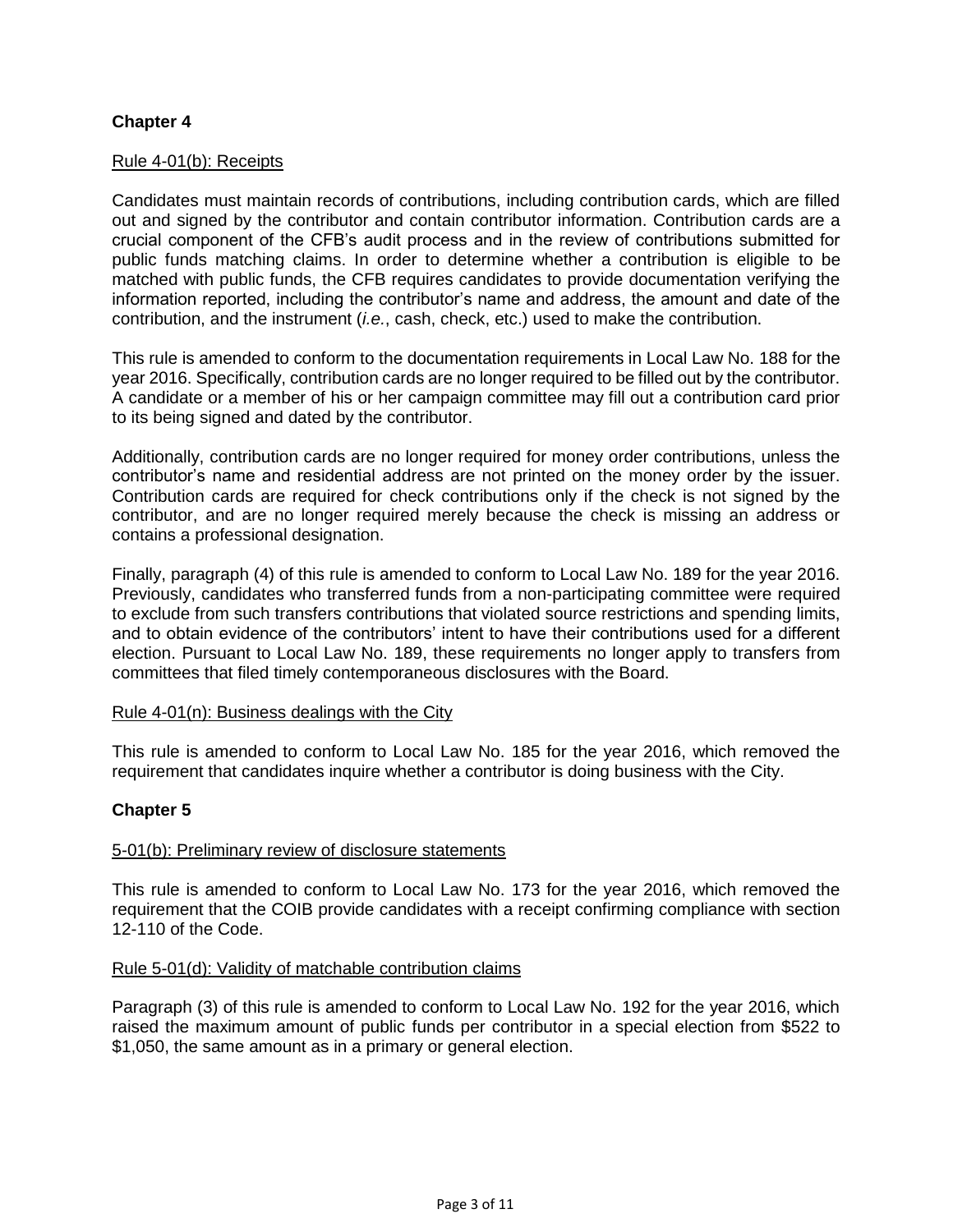A new paragraph (29) is added to this rule to conform to Local Law No. 167 for the year 2016, which provided that contributions intermediated by individuals doing business with the City may not be matched with public funds.

#### 5-01(f)(6): Basis for ineligibility determination

This rule is amended to conform to Local Law No. 173 for the year 2016.

The Board's authority for these rules is found in sections 1043, 1052(a)(8), and 1052(a)(15) of the City Charter, sections 3-701 *et seq.* of the City Administrative Code, and Local Laws No. 167, 173, 184, 185, 186, 188, 189, 192, and 193 for the year 2016.

### **II. Final Rules**

New material is underlined. [Deleted material is in brackets.]

"Shall" and "must" denote mandatory requirements and may be used interchangeably in the rules of the Board, unless otherwise specified or unless the context clearly indicates otherwise.

### **Section 1. Subdivision b of section 1-04 of chapter 1 of title 52 of the rules of the city of New York is amended to read as follows:**

(b) **Deposit**. All monetary contributions must be accepted and deposited, or rejected and returned to a contributor, within [10] 20 business days after receipt[; provided, however, that] except contributions made in the form of [checks received by an authorized committee of a candidate for the office of City Council more than one year before the first covered election for which such candidate is seeking nomination or election may be accepted and deposited, or rejected and returned to a contributor, within 20 business days after receipt] cash must be accepted and deposited, or rejected and returned to a contributor, within 10 business days after receipt. All contributions that are accepted and deposited are subject to the Act's contribution limits and prohibitions and must be reported to the Board. If a candidate returns a contribution after its deposit, the return must be reported to the Board.

### **§ 2. Paragraph 2 of subdivision c of section 1-04 of chapter 1 of title 52 of the rules of the city of New York is amended to read as follows:**

(2) **Restrictions on return**. After receiving public funds for an election, a participant may not return a contribution, unless directed by the Board to do so, until any required repayments to the Fund have been made, except if the contribution: (i) exceeds the contribution limit, including the limit applicable to contributors having business dealings with the city, (ii) is otherwise illegal, (iii) is returned because of the particular source or intermediary involved, or (iv) was deposited in a separate account pursuant to Rule 2-06(c) for a runoff election that is not held.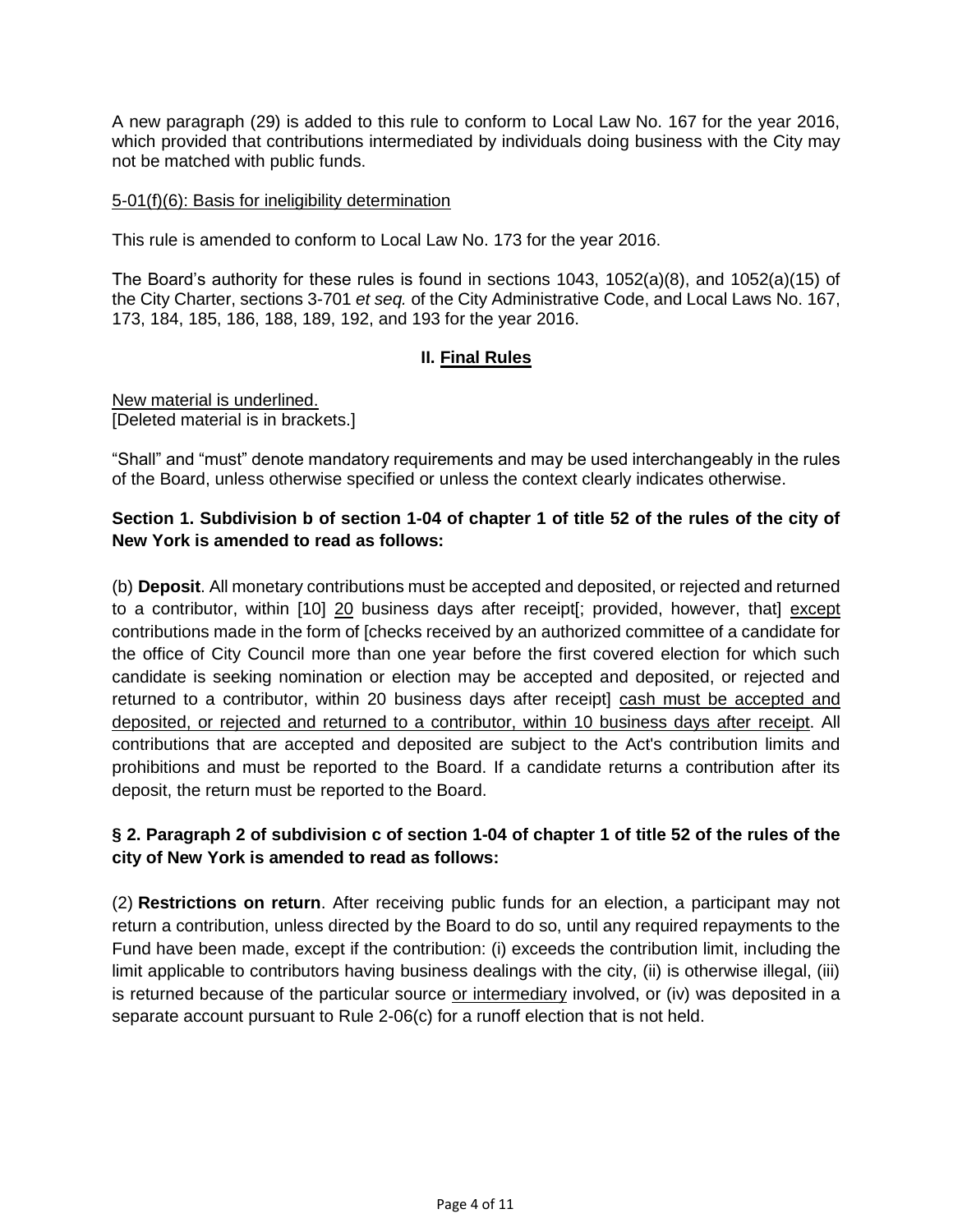**§ 3. The opening paragraph of subdivision c of section 1-07 of chapter 1 of title 52 of the rules of the city of New York is amended to read as follows:**

(c) **Contribution limit; prohibited contributions**. Candidates have the burden of demonstrating that surplus funds and transfers of funds from committees not otherwise involved in the covered election do not derive from: (1) contributions in excess of the Act's contribution limits, including contributions that would exceed the Act's contribution limits when aggregated with other contributions accepted from the same source; or (2) contributions from sources prohibited by the Act or the Charter. In addition, participants have the burden of demonstrating that funds transferred from a committee, other than another [principal] authorized committee of the same candidate that has filed contemporaneous disclosure statements with the board in a timely manner, derive solely from contributions for which records demonstrating the contributors' intent to designate the contributions for the covered election have been submitted and maintained as required pursuant to Rules 3-03(c)(2) and 4-01(b)(4), respectively.

# **§ 4. Subdivision f of section 2-01 of chapter 2 of title 52 of the rules of the city of New York is amended to read as follows:**

(f) **Rescission**. A participant or limited participant may rescind his or her certification [prior to] on or before the [certification deadline] ninth Monday preceding the primary election or prior to the receipt of public funds, whichever occurs first, by filing a certification rescission form.

# **§ 5. Subdivision a of section 2-11 of chapter 2 of title 52 of the rules of the city of New York is amended to read as follows:**

**(a) Generally.** A candidate who does not file a certification pursuant to either §3-703 or §3-718 of the Code, or who rescinds his or her certification prior to the [certification] rescission deadline by filing a certification rescission form, shall be deemed to be a non-participant pursuant to §3- 719 of the Code. A non-participant shall not be eligible to receive public funds pursuant to §3-705 of the Code and shall not be subject to the expenditure limitations provided in §3-706 of the Code. A non-participant may accept contributions from political committees notwithstanding the restrictions on such contributions contained in §3-703(k) of the Code.

# **§ 6. Paragraph 5 of subdivision b of section 2-11 of chapter 2 of title 52 of the rules of the city of New York is REPEALED.**

# **§ 7. Paragraph 1 of subdivision c of section 3-03 of chapter 3 of title 52 of the rules of the city of New York is amended to read as follows:**

(1) **Basic contents**. Each disclosure statement shall include the following information about receipts accepted by the committee during the reporting period:

(i) for each contribution accepted, the contributor's and intermediary's (if any) full name, residential address, occupation, employer, and business address;

(ii) the date of receipt and amount of each contribution accepted or other receipt;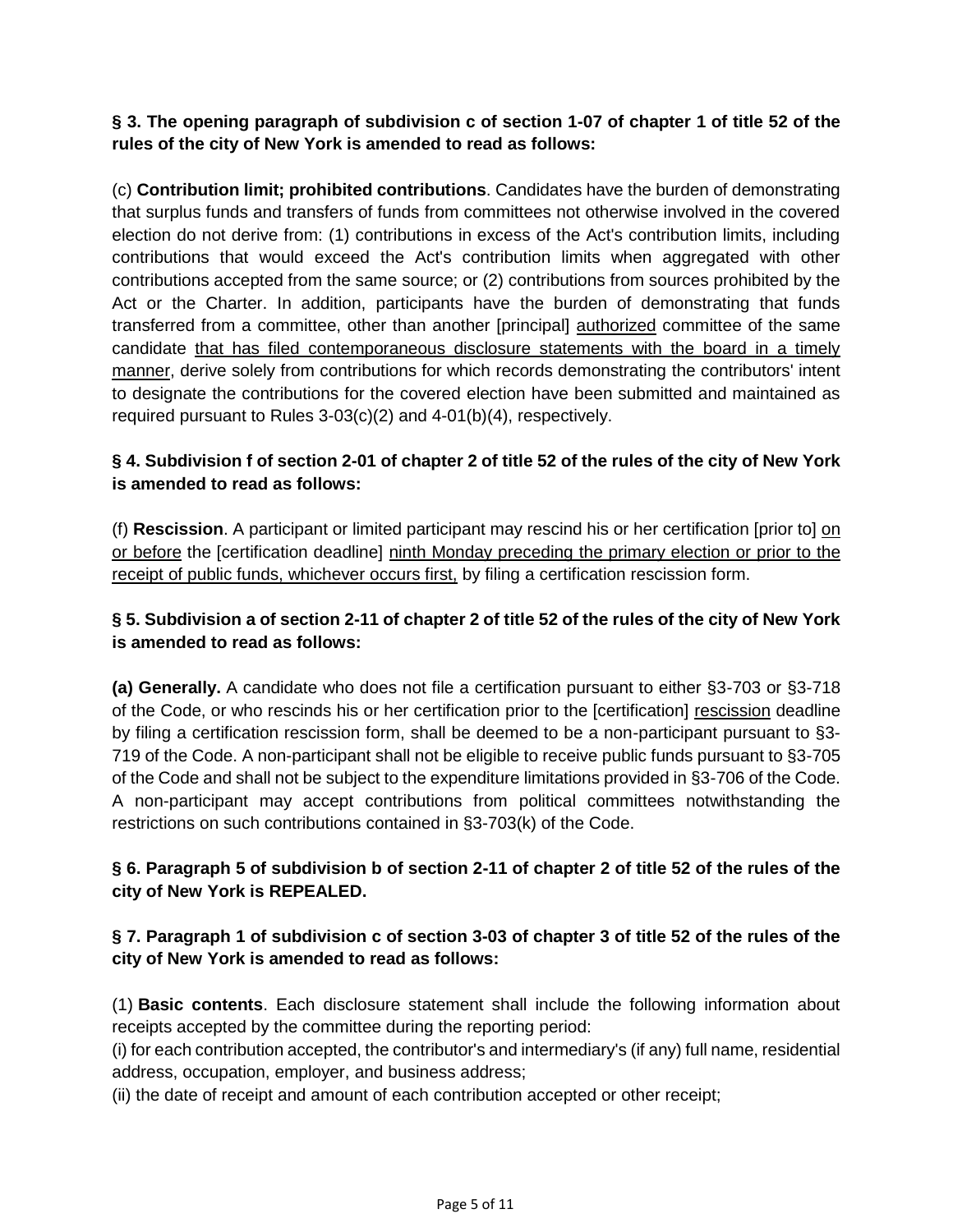(iii) whether a contribution was made in cash;

(iv) the number of any check or money order used to make the contribution;

(v) the date and amount of each contribution returned to a contributor;

(vi) each previously reported contribution for which the check was returned unpaid;

(vii) in the case of [contributors] contributions claimed as matchable and/or in excess of the amounts set forth in §3-703(1-a) of the Code, whether the contributor [indicated that the contributor] has business dealings with the City as defined in the Act[, and if so, the name of the agency or entity with which such business dealings are or were carried on and the appropriate type or category of such business dealings]; and

(viii) such other information as the Board may require.

(2) **Transfers**. The candidate shall report contemporaneously the aggregate amount of each transfer and each contribution to which it is attributed. In addition, the participant shall report, in the case of a transfer from a committee not otherwise involved in the covered election, other than another [principal] authorized committee of the same candidate that has filed contemporaneous disclosure statements with the board in a timely manner: (i) all expenditures made by the transferor committee during the election cycle of the covered election; and (ii) all expenditures made by the transferor committee prior to the covered election cycle in connection with raising such contributions. Such reporting of expenditures shall be made in the same disclosure statement in which the transfer is reported, except that expenditures incurred during the covered election cycle for purposes other than raising or administering the transferred contributions need not be reported in disclosure statements to be filed with the Board but rather may be disclosed to the Board by providing copies of the transferor committee's New York City or New York State Boards of Elections or Federal disclosure statements. Further, the candidate shall submit contemporaneously the records required to be maintained pursuant to Rule 4-01(b)(4).

### **§ 8. Subparagraph (i) of paragraph 3 of subdivision b of section 4-01 of chapter 4 of title 52 of the rules of the city of New York is amended to read as follows:**

(i) For each contribution received, all candidates shall maintain records demonstrating the source and details of the contribution as described herein. All records required to be maintained must be provided to the Board upon request.

(A) Cash [and money order] contributions. For each contribution received from an individual contributor via cash [or money order], the record must be in the form of a contribution card.

(B) Money order contributions.

(1) For each contribution received via money order, the record must include a copy of the money order made out to the authorized committee.

(2) The candidate must also maintain a contribution card, if the contributor's name and residential address are not printed on the money order by the issuer.

(C) Check contributions.

 $\overline{(1)}$  For each contribution received via check, the record must include a copy of the check made out to the authorized committee and signed by the contributor.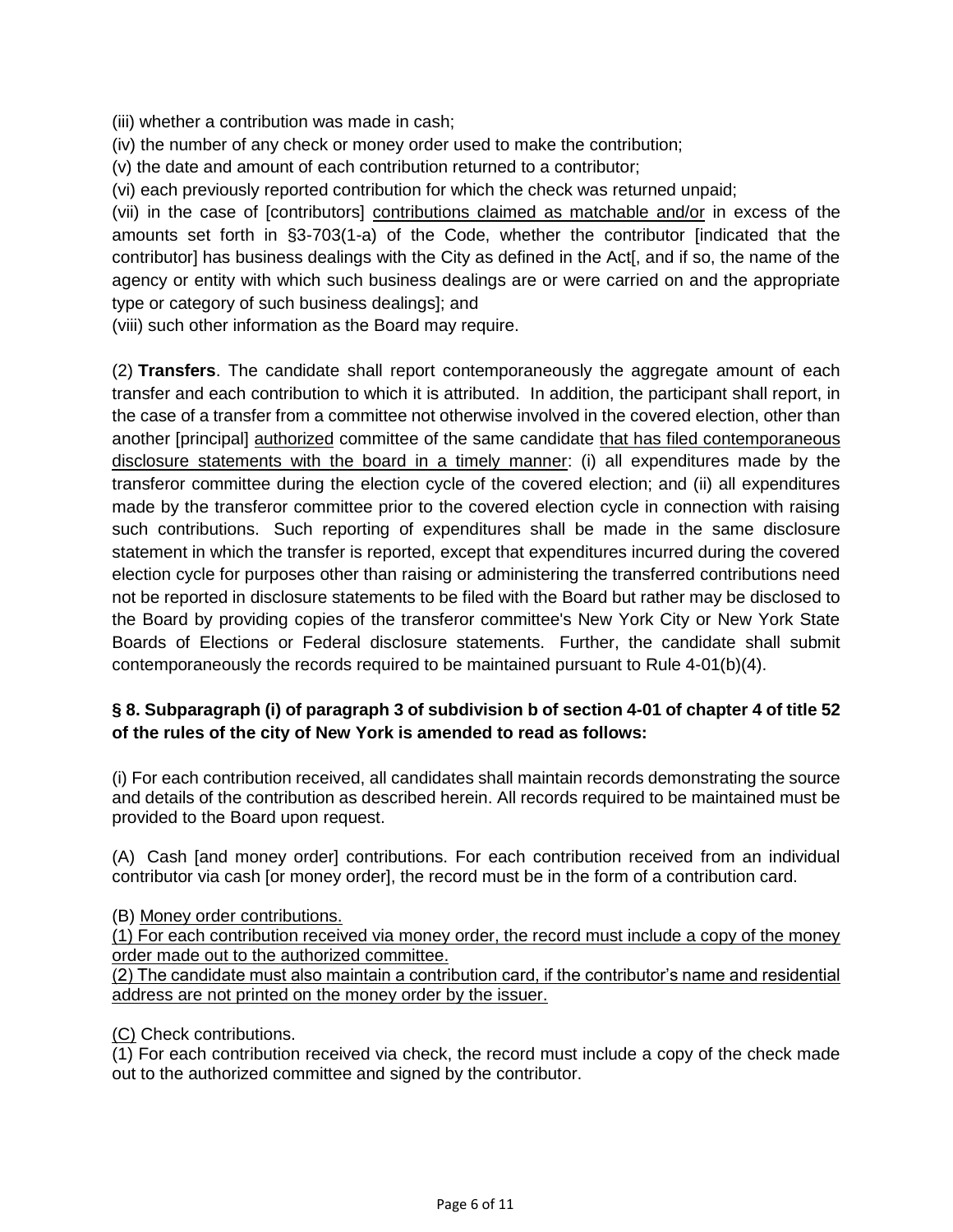(2) For each contribution received from an individual contributor via check, the candidate must also maintain a contribution card, if the check used to make the contribution

[(a) bears no address;

(b) bears a professional designation, such as "M.D.", "Esq.", or "C.P.A.", and a non-residential address; or

(c) is a bank-issued or electronic check that does not include an original contributor signature] is not signed by the contributor.

#### [(C)] (D) Credit card contributions*.*

(1) For each contribution received via credit card, including contributions received over the internet, the record must have been provided by the merchant or processor and must contain: the contributor's name, residential address, credit card account type, credit card account number, [and] credit card expiration date, the amount of the contribution, and an indicator showing that the contribution was charged to the contributor's account and processed. In the case of credit card contributions made over the internet, the contributor must actively agree online to an affirmation statement, as required by subparagraph (ii)(A) of this paragraph, and the candidate must maintain a copy of all website content concerning the solicitation and processing of credit card contributions. [In the case of credit card contributions not made over the Internet and made by individual contributors, the candidate must maintain a contribution card.]

(2) The candidate must also maintain copies of the merchant account or payment processor agreement, all merchant account statements, credit card processing company statements and correspondence, transaction reports, or other records demonstrating that the credit card used to process the transaction is that of the individual contributor (including proof of approval by the credit card processor for each contribution and proof of real time address verification), the account's fee schedule, and the opening and closing dates of the account. Merchant account statements must be provided in such form as may be required by the Board.

[(D)] (E) Text message contributions. For each contribution received via text message, the record must have been provided by the mobile fundraising vendor and must contain: the contributor's name, residential address, and phone number; the amount of the contribution; and the name, residential address, and phone number of the registered user of the specific mobile device used to initiate the contribution, to the extent that such information may be reasonably obtained under law. The candidate must also maintain the following records for each text message contribution received:

(1) copies of all relevant third-party vendor agreements between the candidate and mobile fundraising vendor, copies of records maintained by a mobile fundraising vendor listing contributors and amounts pledged and paid, receipts indicating fees paid by the candidate to a mobile fundraising vendor and fees deducted by such vendor, and similar records relating to the solicitation or receipt of text message contributions;

(2) copies of any content used by the candidate to solicit text message contributions; and

(3) copies of any templates or scripts used by a mobile fundraising vendor to communicate with a contributor in facilitating and processing a text message contribution.

[(E)] (F) Segregated account documentation*.*

(1) Segregated account contribution cards. For each contribution from an individual contributor that the participant deposits into a segregated bank account pursuant to Rule  $5-01(n)(2)$ , the record must be in the form of a contribution card.

(2) Segregated account bank statements, contribution cards, and checks. Participants seeking to comply with the exception contained in Rule  $5-01(n)(2)$  must submit segregated account contribution cards and copies of segregated account bank statements and checks to the Board in the manner and to the extent provided by Rule 5-01(n) with each disclosure statement filing.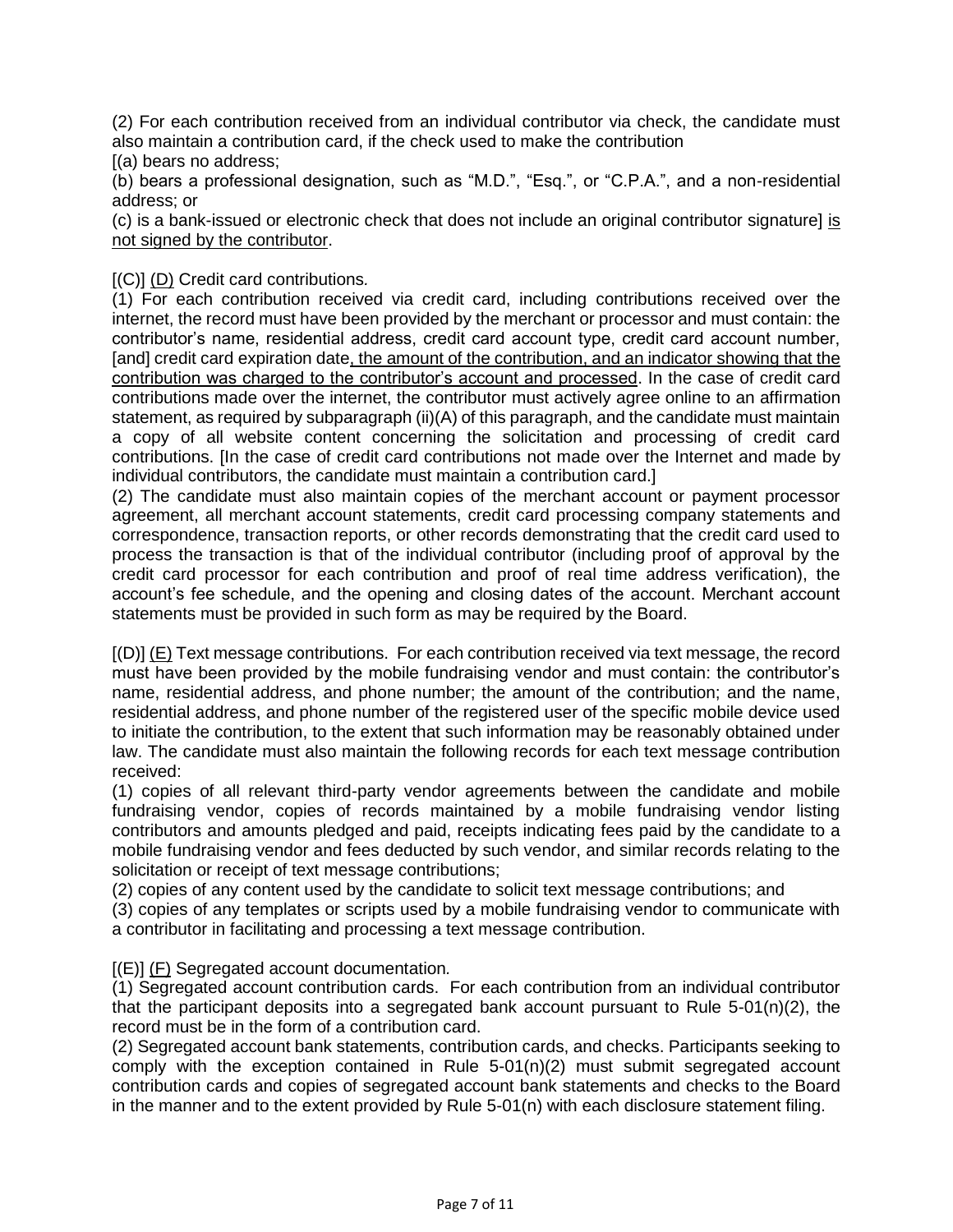[(F)] (G) Intermediaries*.* For each contribution accepted from an intermediary, including any contributions delivered to a fundraising agent, or solicited by an intermediary where such solicitation is known to the candidate, the candidate must maintain a separate record in the form of an intermediary statement. The intermediary statement must contain: the intermediary's name, residential address, employer and business address; the names of the contributors; and the amounts contributed. This record must be signed by the intermediary, or if the intermediary is unable to sign his or her name, marked with an "X" by the intermediary and signed by a witness. Adjacent to the signature or mark, the intermediary must write the date on which he or she signed or marked the form.

### **§ 9. Clause B of subparagraph ii of paragraph 3 of subdivision b of section 4-01 of chapter 4 of title 52 of the rules of the city of New York is amended to read as follows:**

(B) [Contribution cards must be filled out by the contributor or, if the contributor is unable to fill out the card, by another individual present at the time the contribution is made.] Contribution cards must be signed by the contributor or, if the contributor is unable to sign his or her name, marked with an "X" by the contributor and signed by a witness to the contribution. Adjacent to the signature or mark, the contributor must write the date on which he or she signed or marked the contribution card. After a contribution card has been signed, it may not be corrected, modified, or altered by anyone other than the contributor. The Board shall provide a template of all contribution cards required to be maintained pursuant to this section.

## **§ 10. Paragraph 4 of subdivision b of section 4-01 of chapter 4 of title 52 of the rules of the city of New York is amended to read as follows:**

(4) Transfers. Candidates shall obtain and maintain all records specified by the Board regarding transfers, including, but not limited to, in the case of transfers from a committee not otherwise involved in the covered election, other than another [principal] authorized committee of the same candidate that has filed contemporaneous disclosure statements with the board in a timely manner, a record, obtained prior to receipt of the transfer, demonstrating, for each contribution to be transferred to a participant's authorized committee, the contributor's intent to designate the contribution for the covered election. This record shall contain the statements: "I understand that this contribution will be used by the candidate for an election other than that for which the contribution was originally made. I further understand that the law requires that a contribution be in my name and be from my own funds. I hereby affirm that this contribution was made from my personal funds, is not being reimbursed in any manner, and is not being made as a loan." This record must be signed by the contributor, or, if the contributor is unable to sign his or her name, marked with an "X" by the contributor and signed by a witness to the contribution. Adjacent to the signature or mark, the contributor must write the date on which he or she signed or marked the record.

### **§ 11. Subdivision n of section 4-01 of chapter 4 of title 52 of the rules of the city of New York is amended to read as follows:**

**(n) Business dealings with the City.** For each individual or entity making a contribution, loan, guarantee or other security for such loan in excess of the amounts set forth in §3-703(1-a) of the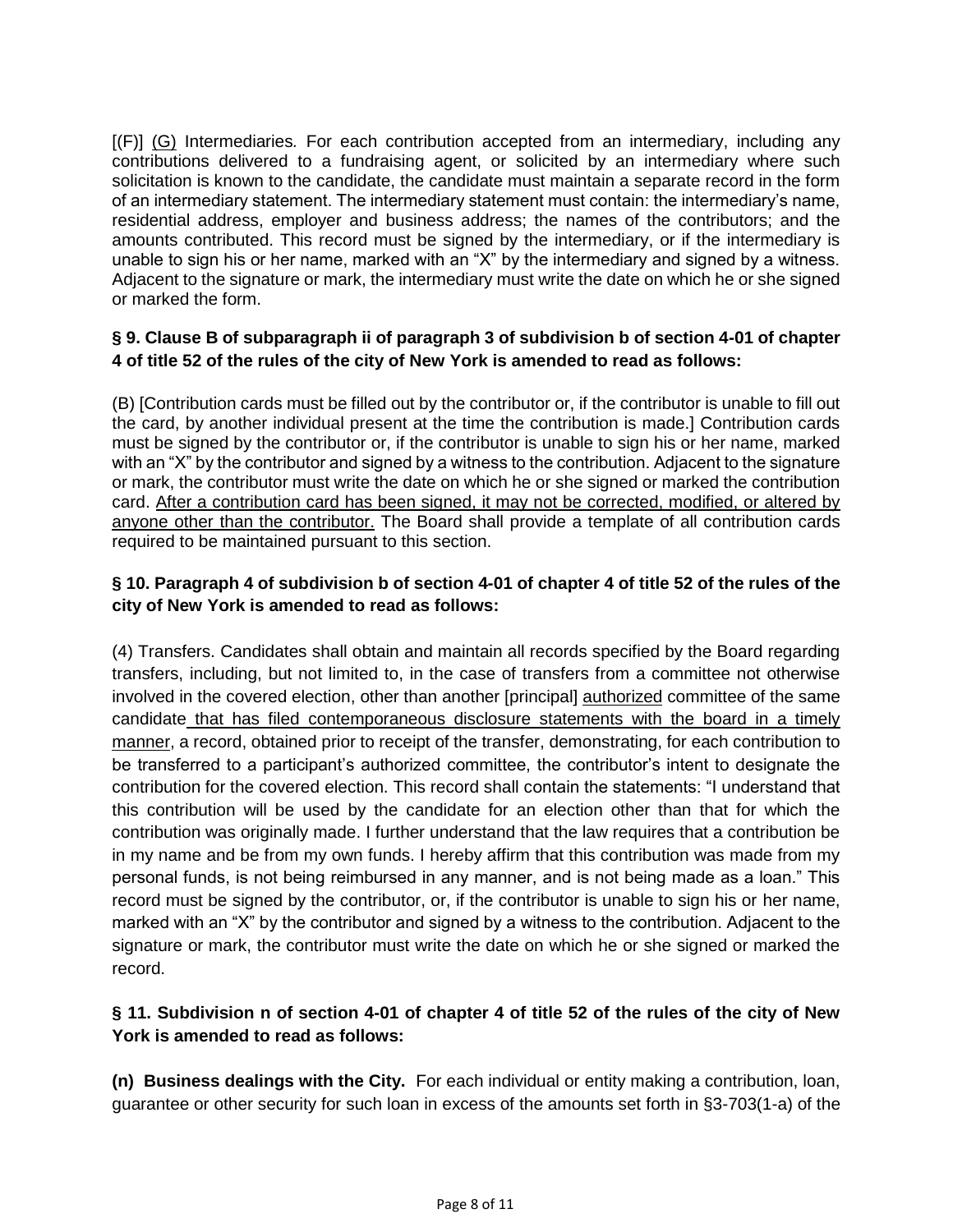Code, candidates shall [obtain and] maintain all records specified by the Board [regarding any response, or any failure to respond,] concerning whether such individual or entity has business dealings with the City. [Such record, at a minimum, shall request that the contributor provide the name of the agency or entity with which such business dealings are or were carried on and the appropriate type or category of such business dealings.]

# **§ 12. Paragraph (i) of subdivision b of section 5-01 of chapter 5 of title 52 of the rules of the city of New York is amended to read as follows:**

(i) In order to make possible payment within four business days after receipt of disclosure statements, or as soon thereafter as is practicable, pursuant to §3-705(4) of the Code, the Board shall conduct a preliminary review of all disclosure statements filed and all receipts filed indicating proof of compliance with §12-110 of the Code]. This preliminary review may be delayed if the participant fails to submit a disclosure statement[, a receipt indicating compliance with §12-110 of the Code or information requested by the Board, or fails to submit a disclosure statement, a receipt indicating compliance with §12-110 of the Code] or information requested by the Board by the date required by the Board, or submits a disclosure statement that fails to comply substantially with the requirements of the Act or these rules. A preliminary review may also be delayed for other reasons, including, but not limited to, consideration of whether a basis exists for an ineligibility determination, as described in subdivision (f). A delayed preliminary review may result in a delay in a payment determination, until such time as it is practicable and the Board is considering making payments based on matchable contributions claimed in disclosure statements actually received on or before a subsequent applicable due date.

# **§ 13. Subdivision d of section 5-01 of chapter 5 of title 52 of the rules of the city of New York is amended to read as follows:**

(d) **Validity of matchable contribution claims and projected rate of invalid claims**. The Board shall not make payment for any matchable contribution claim it determines or projects to be invalid. The Board shall consider the following factors in determining that matchable contribution claims are invalid and in projecting a rate of invalid matchable contribution claims:

(1) cash contributions from any one contributor that are greater than \$100 in the aggregate, in violation of New York Election Law §14-118(2), or money order contributions from any one contributor that are greater than \$100 in the aggregate;

(2) contributors who are individuals under the age of eighteen years or that are entities other than individuals;

(3) matchable contribution claims that would yield more than \$1,050 in public funds per contributor[(or \$522 in the case of a special election)];

- (4) contributions that exceed the contribution limit applicable under the Act;
- (5) contributor addresses that are not residential addresses within New York City;
- (6) contributions for which information is omitted from or illegible in a disclosure statement;
- (7) contributions made later than December 31 of the election year;

(8) contributions originally received for elections other than the election in which the candidate is currently a participant, as described in Rule 1-07;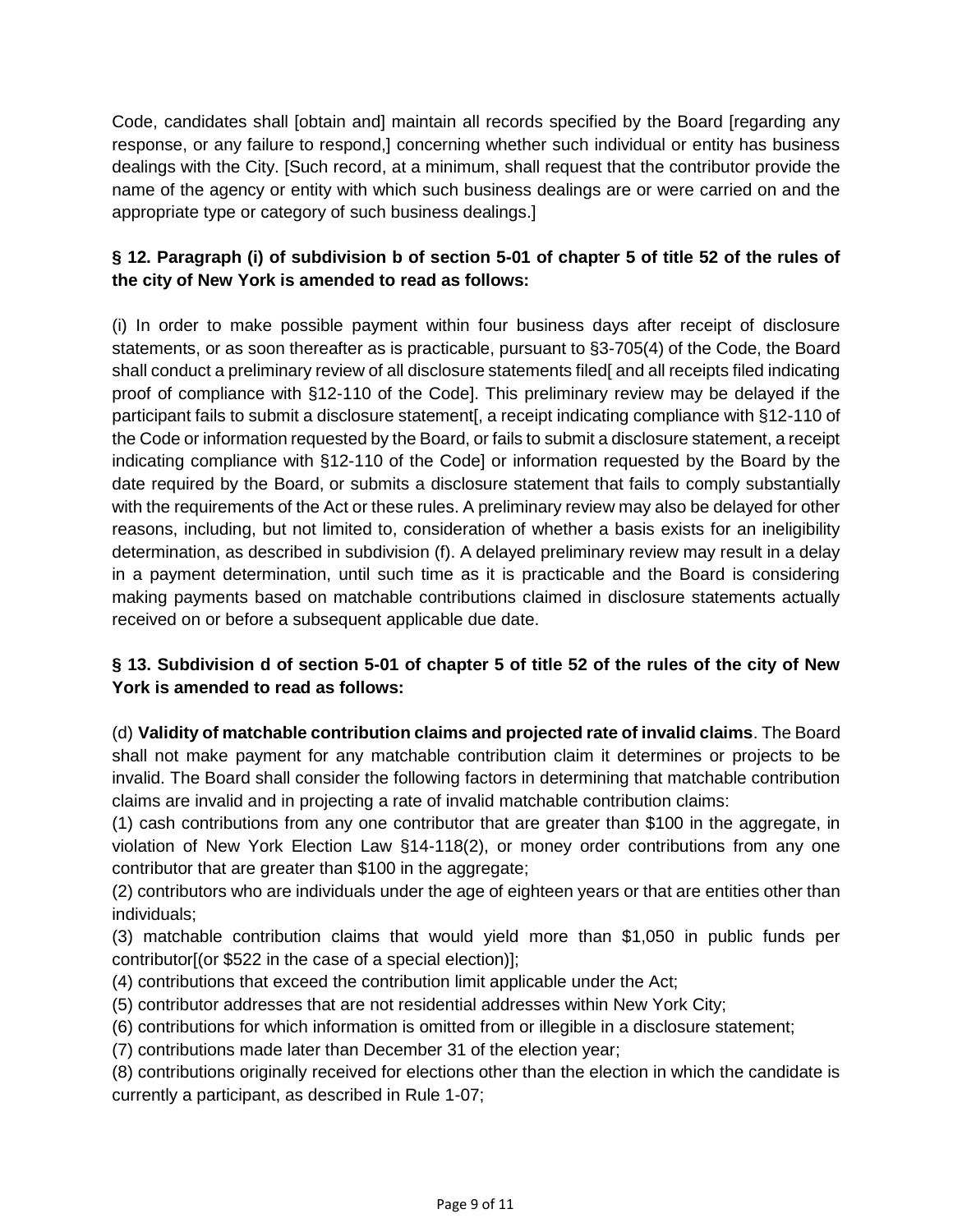(9) matchable contribution claims that exceed the gross amount of the contribution;

(10) contributions that were not received within the reporting period or that were made by postdated check;

(11) (i) contributions totaling more than \$99 for which a participant has not reported the contributor's occupation, employer, and business address; (ii) contributions totaling less than \$99 for which a participant is required to report the contributor's occupation, employer, and business address, pursuant to Rule 3-03(c)(6)(ii), but has failed to do so;

(12) contributions that were returned to or not paid by the contributor;

(13) checks drawn by a person other than the contributor except checks signed by a contributor's authorized agent where the documentation required under Rule 4-01(b)(2) has been maintained and provided;

(14) contributions that are otherwise not matchable contributions within the meaning of the Act;

(15) any information that suggests that a contribution has not been processed or reported in accordance with Program requirements;

(16) any other information that suggests that matchable contribution claims may be invalid;

(17) contributions for which a record required under Chapter 4 was not kept or provided upon request;

(18) contributions for which complete supporting documentation required by Rule 3-04(a) has not been submitted;

(19) check or money order contributions made payable to entities other than the committee that has reported receiving the contribution;

(20) contributions that were made or accepted in violation of any federal, state, or local law;

(21) contributions that were not contemporaneously reported as matchable in disclosure statements or were reported in such statements that were not filed in a complete and timely manner;

(22) contribution checks drawn on business accounts, or accounts that bear indicia of being business accounts, such as the contributor's professional title, ;

(23) contributions purportedly from different contributors that were made by money orders bearing consecutive serial numbers or other markings indicating that they were purchased simultaneously;

(24) arithmetical errors in totals reported;

(25) contributions that were not itemized in a disclosure statement;

(26) contributions required to be deposited into an account established for a runoff election, as provided in Rule 2-06(c);

(27) contributions from individuals, other than employees of the candidate's principal committee, who are vendors to the participant or individuals who have an interest in a vendor to the participant, unless the expenditure to the vendor is reimbursement for an advance. For the purposes of this rule, "individuals who have an interest in a vendor" shall mean individuals having an ownership interest of ten percent or more in a vendor or control over the vendor. An individual shall be deemed to have control over the vendor firm if the individual holds a management position, such as the position of officer, director or trustee; [and]

(28) contributions from individuals having business dealings with the city, as defined in §3-702(18) of the Code, and contributions from lobbyists, as defined in §3-211 of the Code; and